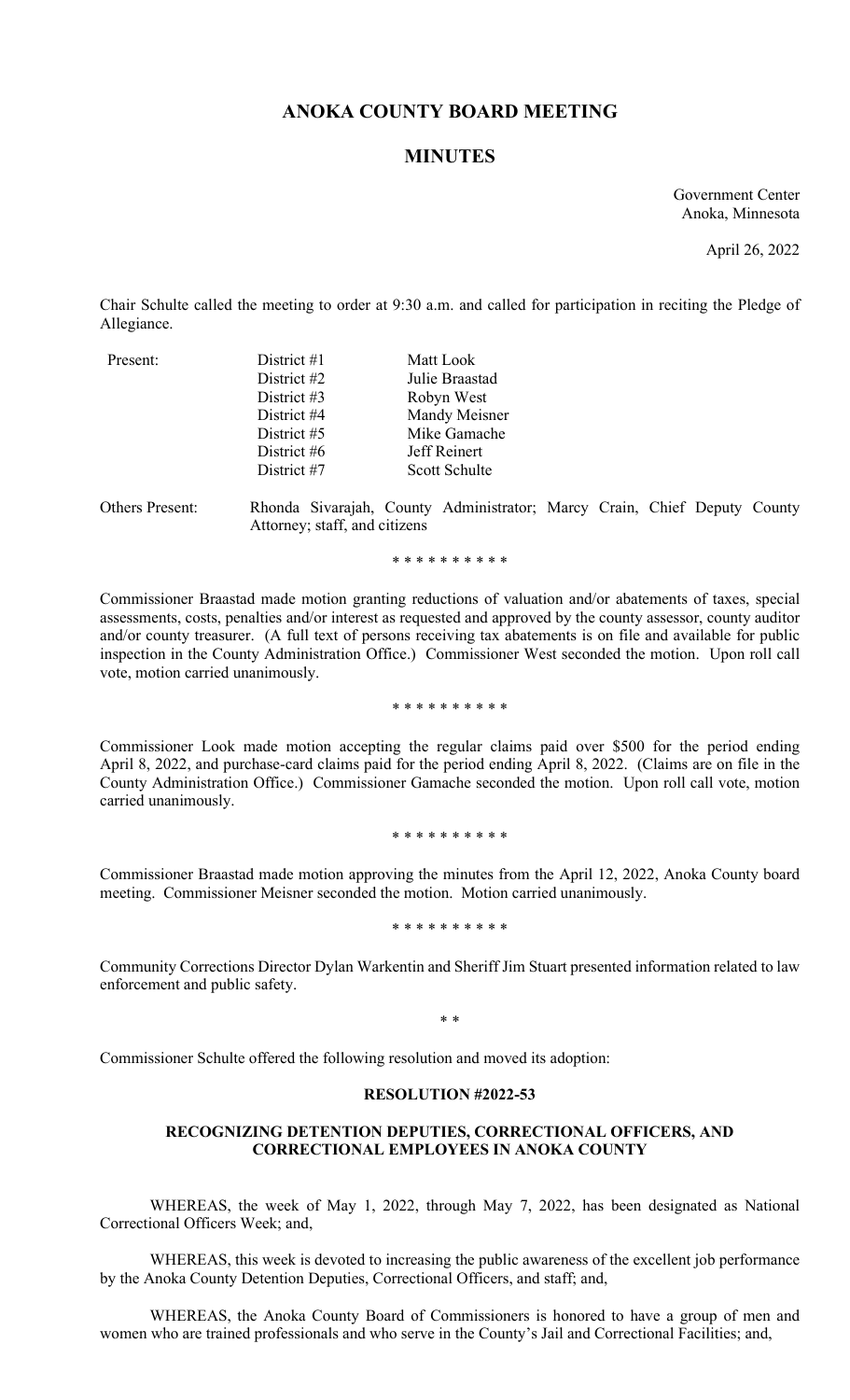WHEREAS, these professionals serve valiantly to provide humane conditions of confinement while ensuring public safety, maintaining facility security, and contributing to offender rehabilitation; and,

WHEREAS, these Detention Deputies, Correctional Officers, and staff provide essential services and exemplify the highest of professional standards by their commitment to protecting the public and the offenders:

NOW, THEREFORE, BE IT RESOLVED that Anoka County, by and through its Board of Commissioners, does hereby honor these dedicated professionals who supervise inmates at the Anoka County Jail and Community Corrections Facilities and provide special recognition to them during National Correctional Officer Week.

Motion carried unanimously. Resolution declared adopted.

\* \* \* \* \* \* \* \* \* \*

Sheriff Jim Stuart presented information related to Peace Officer Week and commended the many peace officers in the county and all the sacrifices they make to protect the public.

\* \*

Commissioners Braastad, West, Schulte, Meisner, Gamache, Reinert, and Look offered the following resolution and moved its adoption:

#### **RESOLUTION #2022-54**

#### **RECOGNIZING PEACE OFFICER WEEK IN ANOKA COUNTY**

WHEREAS, the Congress and President of the United States have designated May 15 as National Peace Officers Memorial Day, and the week in which it falls as National Peace Officer Week; and,

WHEREAS, peace officers are our guardians of life and property, defenders of the individual's right to be free, warriors in the war against crime, and dedicated to the preservation of life, liberty, and the pursuit of happiness; and,

WHEREAS, it is important that all citizens know and understand the problems, duties, and responsibilities of their law enforcement agencies and that members recognize their duty to serve the people by safeguarding life and property, protecting them against violence or disorder, and protecting the innocent against deception and the weak against oppression or intimidation:

NOW, THEREFORE, BE IT RESOLVED that Anoka County, by and through its Board of Commissioners, does hereby recognize the week of May 11- May 17, 2022, to be Peace Officer Week in Anoka County.

BE IT FURTHER RESOLVED that the Anoka County Board of Commissioners calls upon all citizens in this community to honor and show their sincere appreciation for law enforcement officers in this county by deed, remarks, and attitude, and to make every effort to express their thanks to the men and women who make it possible for us to leave our homes knowing we are protected by men and women willing to sacrifice their lives to guard our loved ones, property, and government against all who violate the law.

Motion carried unanimously. Resolution declared adopted.

\* \* \* \* \* \* \* \* \* \*

The following item came forward on an additional agenda, as recommended by the Management Committee.

1. Commissioner West offered the following resolution and moved its adoption:

#### **RESOLUTION #2022-55**

**A RESOLUTION APPROVING THE TENTATIVE AGREEMENT BETWEEN THE COUNTY OF ANOKA AND LAW ENFORCEMENT LABOR SERVICES, INC. REPRESENTING THE OFFICE INVESTIGATORS IN THE MEDICAL EXAMINER'S OFFICE FOR MARCH 23, 2021, THROUGH DECEMBER 31, 2021 (CONTRACT #0009205)**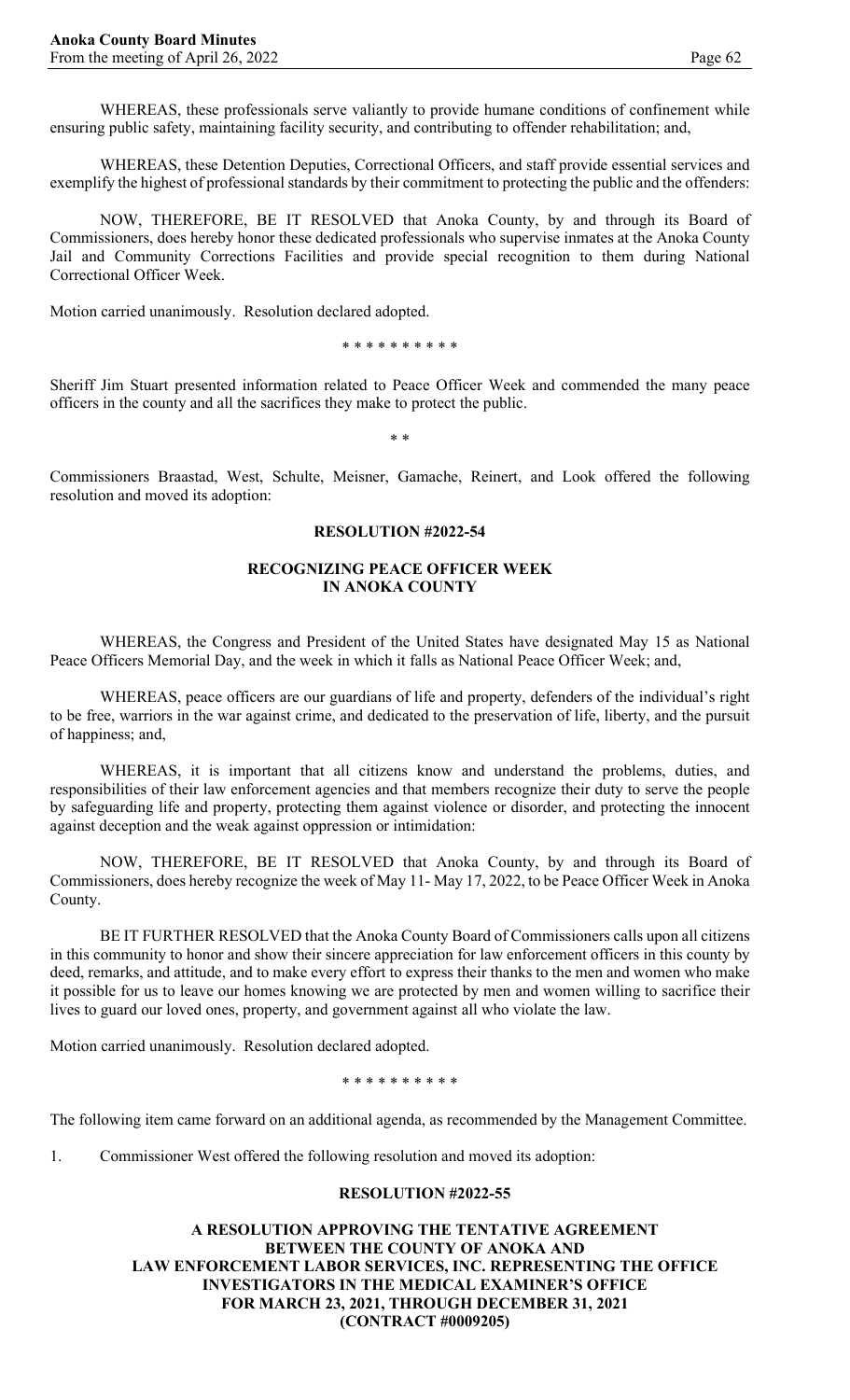WHEREAS, representatives of Anoka County and representatives of Law Enforcement Labor Services, Inc., representing the Office Investigators in the Anoka County Midwest Medical Examiner's Office have negotiated a first collective bargaining agreement for the period of March 23, 2021, through December 31, 2021; and,

WHEREAS, the attached document (Exhibit A) summarizes the substantive agreement between the parties on the tentative agreement:

NOW, THEREFORE, BE IT RESOLVED that Anoka County, by and through its Board of Commissioners, does hereby approve the tentative agreement and that the chief negotiator for the Anoka County Board of Commissioners is authorized and directed to prepare contract documents incorporating this tentative agreement, and further, that upon receipt of the three original contracts executed by the union, the Anoka County board chair, county administrator, Human Resources director, labor negotiator, and other appropriate individuals be authorized and directed to execute the original contracts and documents.

(Exhibit A is on file in County Administration Office.)

(Contract is on file in the Human Resources Department.)

Upon roll call vote, motion carried. Resolution declared adopted.

\* \* \* \* \* \* \* \* \* \*

Commissioner Schulte presented the Transportation Committee report from the meeting of April 18, 2022.

- 1. Commissioner Gamache made motion approving Joint Powers Agreement (Contract #C0009056) with the City of Andover and City of Anoka for SAP 002-607-028, intersection improvements on CSAH 7 (7th Avenue) at 143rd Avenue; and authorizing the county administrator to execute said agreement, subject to review by the county attorney as to form and legality. (Contract is on file in the Highway Department.) Commissioner Look seconded the motion. Upon roll call vote, motion carried.
- 2. Commissioner Braastad made motion approving Joint Powers Agreement (Contract #C0009138) with the City of Coon Rapids for SP 002-601-056, intersection improvements on CSAH 1 (Coon Rapids Boulevard) at Blackfoot Street in the city of Coon Rapids; and authorizing the county administrator to execute said agreement, subject to review by the county attorney as to form and legality. (Contract is on file in the Highway Department.) Commissioner Gamache seconded the motion. Upon roll call vote, motion carried.
- 3. Commissioner Reinert made motion approving a Joint Powers Agreement (Contract #C0008574) with the City of Columbus for Project SAP 002-600-017/SAP 002-594-004, the realignment of West Freeway Drive and improvements to Lamprey Pass (DNR Roadway), in the city of Columbus; and authorizing the county administrator to execute said agreement, subject to review by the county attorney as to form and legality. (Contract is on file in the Highway Department.) Commissioner Gamache seconded the motion. Upon roll call vote, motion carried.

\* \* \* \* \* \* \* \* \* \*

Commissioner Look presented the Finance and Capital Improvements Committee report from the meeting of April 19, 2022.

1. Commissioner Gamache made motion approving Amendment #3 for Contract #C0007891 with Plante Moran, PO Box 307, Southfield, MI 48037, for business process improvement and change management services related to the Finance and Procurement System Project, in an amount not to exceed \$352,300, subject to review by the county attorney as to form and legality. (Contract is on file in the Finance and Central Services Department). Commissioner Braastad seconded the motion. Upon roll call vote, motion carried.

\* \* \* \* \* \* \* \* \* \*

Commissioner Look presented the Finance and Capital Improvements Committee chair report.

1. Commissioner Braastad made motion approving Contract #C0009074 with Loomis Armored US, LLC, 2500 CityWest Blvd, Suite 2300, Houston, TX 77042, for Smart Safe and Courier Services in an amount of \$2,932.68, plus applicable fees per month for five years, beginning May 1, 2022, with renewal available for two consecutive one-year terms, subject to review by the county attorney as to form and legality. (Contract is on file in Finance and Central Services Department). Commissioner West seconded the motion. Upon roll call vote, motion carried.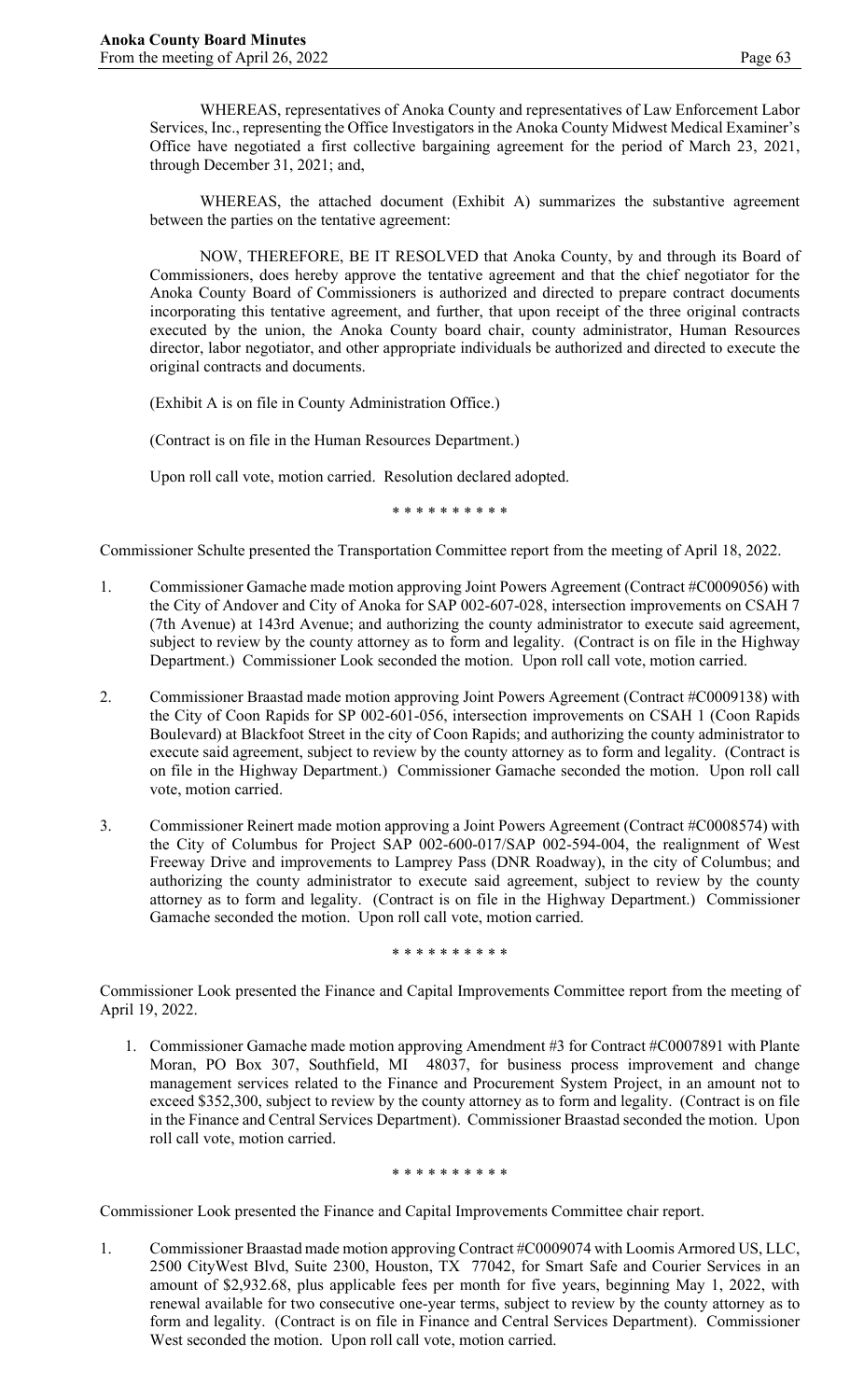#### \* \* \* \* \* \* \* \* \* \*

Commissioner Reinert presented the Human Services Committee report from the meeting of April 22, 2022, which also acts as the Local Social Services Agency and Health Board.

#### **CONSENT**

Economic Assistance

1. Commissioner Reinert made motion approving the ratification of Medical Assistance and General Assistance medical expense payments for Economic Assistance clients in an amount of \$404,750.95 as identified in the Economic Assistance Client Payments Report for March 2022 on file in Human Services Administration. Commissioner Meisner seconded the motion. Upon roll call vote, motion carried.

### Human Services Administration

2. Commissioner Reinert made motion entering into a Memorandum of Understanding, Contract #C0009085, with Anoka County Community Action Program (ACCAP) for client services in an annual appropriation amount of \$243,567, subject to review by the county attorney as to form and legality. (Contract is on file in the Human Services Department.) Commissioner Look seconded the motion. Upon roll call vote, Commissioners Schulte, Meisner, Gamache, Reinert, Look and Braastad voted "yes." Commissioner West abstained. Motion carried.

### **SOCIAL SERVICES**

3. Commissioner Meisner made motion approving applying for and accepting Community Living Infrastructure Grant, Contract #C0009176, from the Minnesota Department of Human Services to support/staff our Housing Help Desk in an amount of up to \$794,182 from June 1, 2022, through March 31, 2024, subject to review by the county attorney as to form and legality. (Contract is on file in the Human Services Department.) Commissioner West seconded the motion. Upon roll call vote, motion carried.

#### **JOB TRAINING CENTER**

4. Commissioner Meisner made motion approving applying for and accepting Project FOCUS (Family Opportunity through Coordinated and Unduplicated Services) Grant, Contract #C0009196, from the Minnesota Department of Human Services to provide enhanced services for Temporary Assistance for Needy Families (TANF) in an amount of \$135,000 per year through September 30, 2024, subject to review by the county attorney as to form and legality. (Contract is on file in the Human Services Department.) Commissioner Braastad seconded the motion. Upon roll call vote, motion carried.

\* \* \*

5. Commissioner Gamache offered the following resolution and moved its adoption:

#### **RESOLUTION #2022-56**

#### **RESOLUTION SUPPORTING THE COON RAPIDS RECYCLING CENTER EXPANSION PROJECT**

WHEREAS, the City of Coon Rapids is the second largest city in Anoka County, and the Coon Rapids Recycling Center is an integral part of the Anoka County Solid Waste Management Plan; and,

WHEREAS, the Coon Rapids Recycling Center includes the only full-service Recycling Drop-Off Center in Anoka County, and offers services to all Anoka County residents; and,

WHEREAS, the City of Coon Rapids has submitted to the State of Minnesota an application for a Capital Assistance Program grant to expand its Recycling Drop-Off Center; and,

WHEREAS, this Capital Assistance Program grant application has proposed an estimated local match cost of \$633,000 to be paid by the City of Coon Rapids; and,

WHEREAS, the Capital Assistance Program grant application requires a resolution of support from the Anoka County Board of Commissioners; and,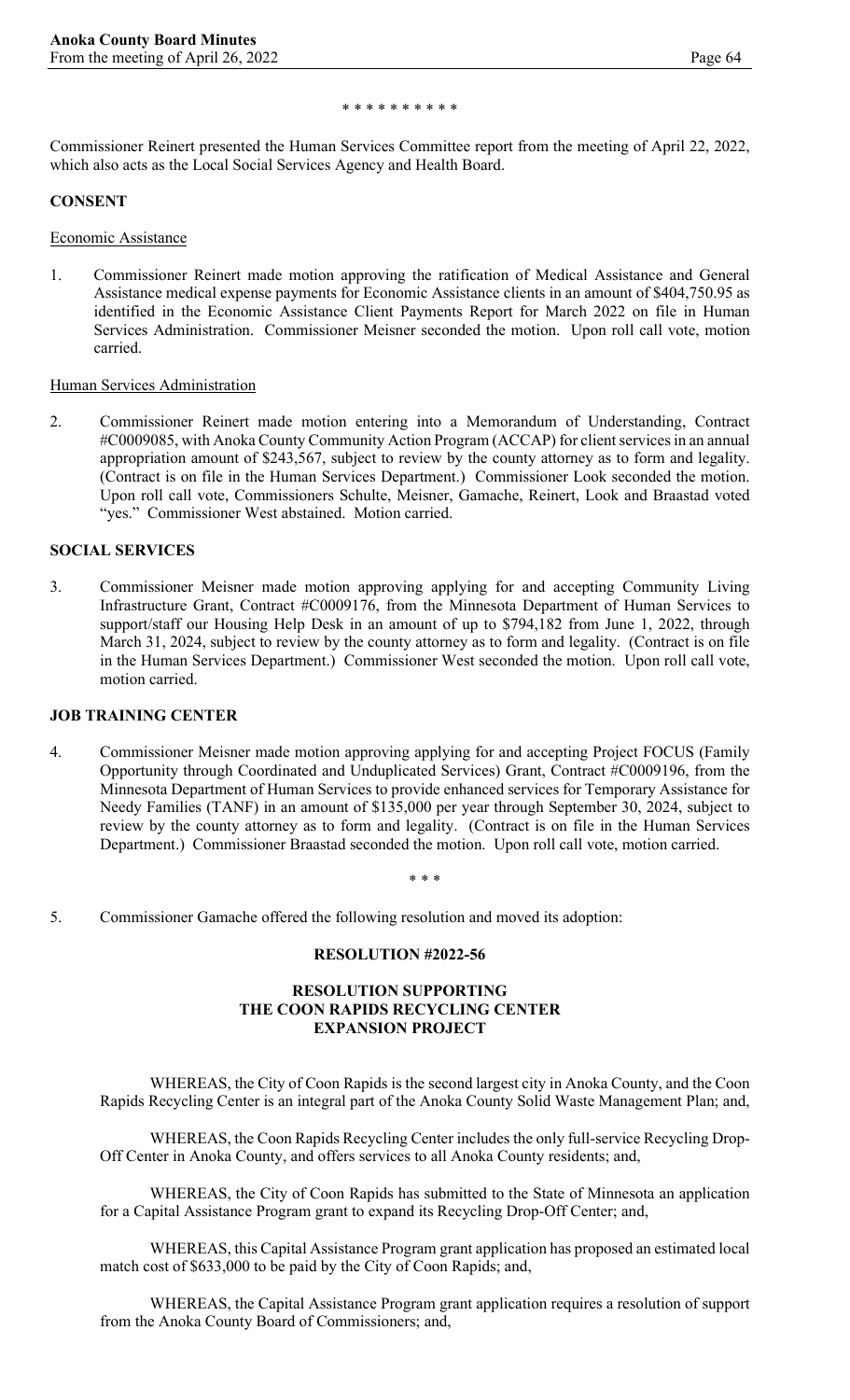WHEREAS, the Anoka County Board of Commissioners find value in the Coon Rapids Recycling Center and believes that expanding the Drop-Off Center will assist the County's efforts to meet the goals articulated in the aforementioned Solid Waste Master Plan:

NOW, THEREFORE, BE IT RESOLVED that Anoka County, by and through its Board of Commissioners, does hereby fully support the State of Minnesota Capital Assistance Program grant application submitted by the City of Coon Rapids for expansion of the Recycling Drop-Off Center**.**

Upon roll call vote, motion carried unanimously. Resolution declared adopted.

\* \* \* \* \* \* \* \* \* \*

Commissioner Braastad presented the Intergovernmental and Community Relations Committee report from the meeting of April 19, 2022.

- 1. Commissioner Reinert made motion terminating Contract #C0007876 with DC Livery for medical examiner transport services in the St. Louis County region, subject to review by the county attorney as to form and legality. Commissioner West seconded the motion. Upon roll call vote, motion carried unanimously.
- 2. Commissioner Reinert made motion approving Contract #C0009199 with Lake Superior Transport Services, LLC for medical examiner transport services in the St. Louis County region in the amount of \$600 per run with a term of April 1 to December 31, 2022, at which time the contract will automatically renew for three, one-year terms, subject to review by the county attorney as to form and legality. (Contract is on file in the Medical Examiner's Office.) Commissioner West seconded the motion. Upon roll call vote, motion carried unanimously.

\* \* \* \* \* \* \* \* \* \*

Commissioner Braastad presented the Intergovernmental and Community Relations Chair Committee report.

1. Commissioner West made motion accepting a proposed fee schedule change from the Medical Examiner's Office and forwarding to the Finance and Central Services Department for inclusion in the May fee schedule public hearing. Commissioner Reinert seconded the motion. Motion carried.

\* \* \* \* \* \* \* \* \* \*

Commissioner Meisner presented the Property Records and Taxation Committee report from the meeting of April 19, 2022.

1. Commissioner Meisner offered the following resolution and moved its adoption:

#### **RESOLUTION #2022-57**

# **AUTHORIZING EXECUTION OF 2022 HELP AMERICA VOTE ACT ELECTION SECURITY GRANT AGREEMENT**

WHEREAS, Pursuant to Laws 2021, First Special Session chapter 12, article 1, section 41, \$3,000,000 has been appropriated by the Legislature to the Help America Vote Act (HAVA) Grant Account to be distributed as grants to political subdivisions for activities authorized by law; and,

WHEREAS, Anoka County has met all requirements of the grant application and has been awarded \$99,141.40 to be used towards election security improvements authorized by Laws 2021, First Special Session chapter 12, article 1, section 42; and,

WHEREAS, in order to accept grant funds, the county must agree to conditions of the grant:

NOW, THEREFORE, BE IT RESOLVED that Anoka County, by and through its Board of Commissioners, hereby accepts the award of funds, commits to the requirements as outlined in the agreement, and directs staff to execute the agreement on behalf of Anoka County.

Upon roll call vote, motion carried unanimously. Resolution declared adopted.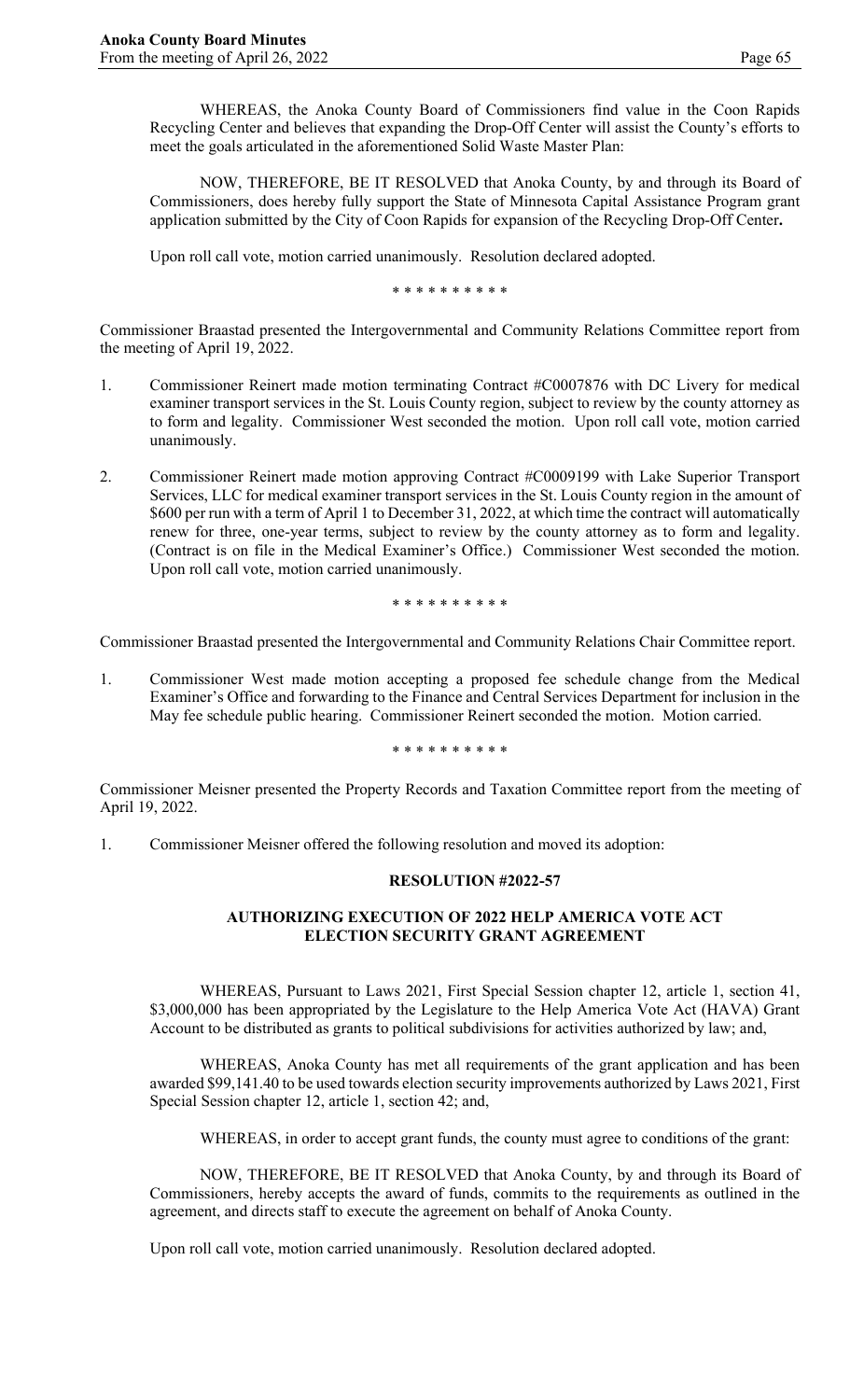2. Commissioner Meisner offered the following resolution and moved its adoption:

#### **RESOLUTION #2022-58**

## **AUTHORIZING CONVEYANCE OF TAX-FORFEIT LAND TO GOVERNMENTAL SUBDIVISION FOR CONDITIONAL USE IN THE CITY OF OAK GROVE (PIN 30-33-24-11-0002)**

WHEREAS, property identified for tax purposes by the Anoka County Division of Property Records and Taxation as PIN 30-33-24-11-0002, and legally described in Exhibit A, has forfeited to the State of Minnesota, in trust for the taxing districts for the failure to pay ad valorem real estate taxes; and,

WHEREAS, pursuant to Minnesota Statute, Section 282.01, the Anoka County Board of Commissioners has classified the Forfeit Property as non-conservation; and,

WHEREAS, Minnesota Statute, Section 282.01, Subd. 1a, par. (e) authorizes non-conservation tax-forfeited land to be conveyed by the Commissioner of Revenue to a Governmental Subdivision for an authorized public use, if an application is submitted to the Commissioner of Revenue which includes a statement of facts as to the use of the land and upon the favorable recommendation of the County Board of Commissioners; and,

WHEREAS, pursuant to the provisions of Minnesota Statute, Section 282.01, Subd. 1a, par. (e), an application for conveyance of Forfeit Property has been made by the Anoka County Highway Department ("Governmental Subdivision") to the Commissioner of Revenue; and,

WHEREAS, the Anoka County Board of Commissioners has determined that it is advisable that the application be approved and the Forfeit Property be conveyed to the Governmental Subdivision:

NOW, THEREFORE, BE IT RESOLVED that Anoka County, by and through its Board of Commissioners, hereby favorably recommends the application for the conveyance of the Forfeit Property to the Governmental Subdivision for the authorized public use stated in the application.

(Exhibit A is on file in the County Administration Office.)

Motion carried unanimously. Resolution declared adopted.

3. Commissioner Meisner offered the following resolutions and moved for their adoption:

### **RESOLUTION #2022-59**

### **AUTHORIZING THE CANCELLATION OF REPURCHASE AGREEMENT FOR TAX-FORFEIT PROPERTY WITH DAN BANKS (PIN 36-30-24-34-0157)**

WHEREAS, pursuant to the provisions of Minn. Stat. 282.01 through 282.40, and the terms of a repurchase agreement dated November 28, 2017, the County of Anoka (County) sold tax-forfeit property identified as PIN 36-30-24-34-0157 to Dan Banks (Repurchase Applicant); and,

WHEREAS, the repurchase agreement requires the Repurchase Applicant to make annual installments as they become due; and,

WHEREAS, the Repurchase Applicant has not complied with the terms of the repurchase agreement in that they have not made the required installment payments; and,

WHEREAS, the County Board must authorize the cancellation of repurchase agreements for tax-forfeit property when there has been non-compliance with the terms thereof; and,

WHEREAS, pursuant to Minn. Stat. 282.40, the cancellation of repurchase agreements for taxforfeit property must be completed in accordance with Minn. Stat. 559.21:

NOW, THEREFORE, BE IT RESOLVED that Anoka County, by and through its Board of Commissioners, hereby requests that the Anoka County Attorney's Office take the necessary legal steps to cancel the repurchase agreement dated November 28, 2017, between the County and the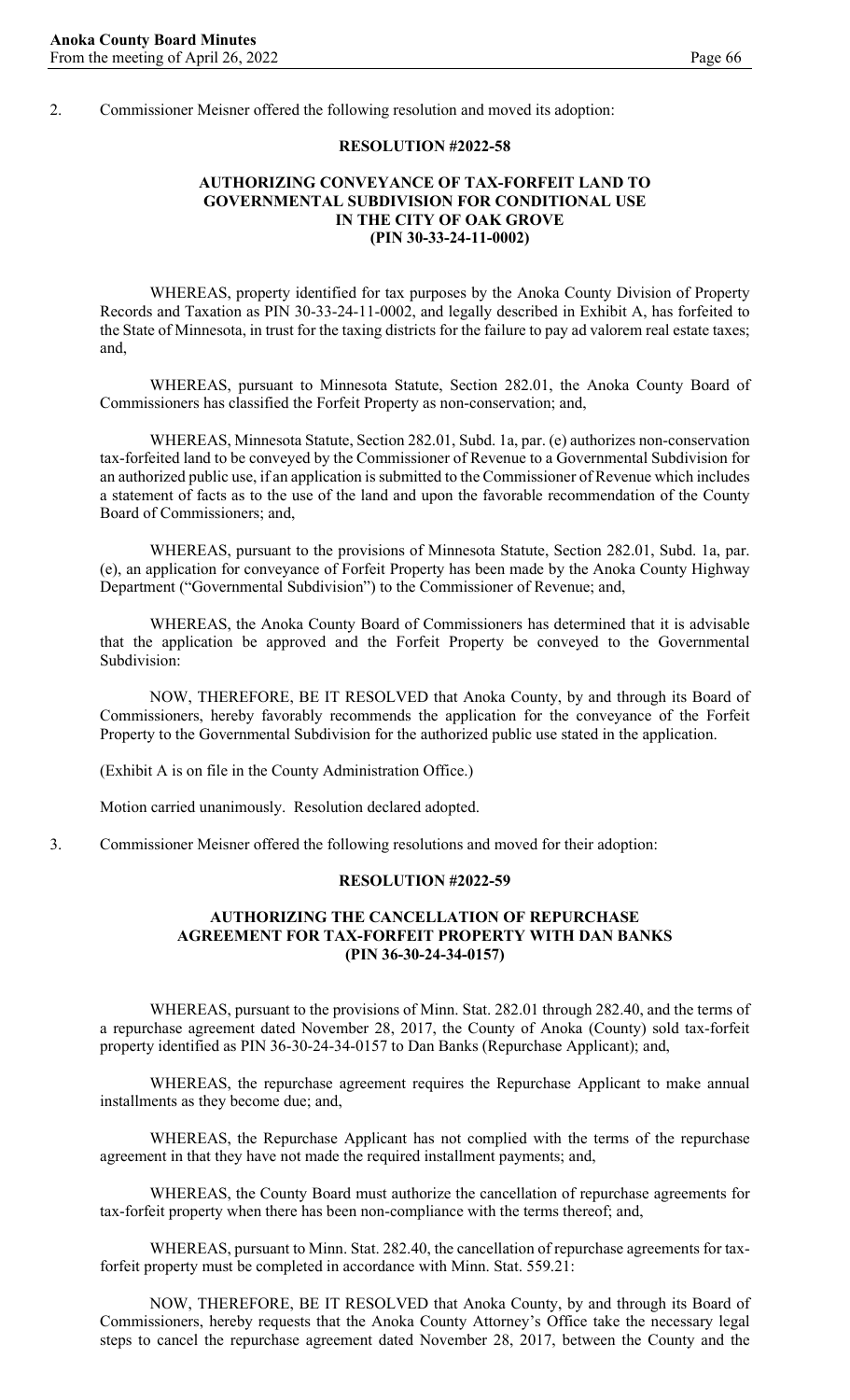Repurchase Applicant for the property identified as PIN 36-30-24-34-0157, pursuant to Minn. Stat. 282.40 and 559.21.

#### \* \* \*

#### **RESOLUTION #2022-60**

### **AUTHORIZING THE CANCELLATION OF REPURCHASE AGREEMENT FOR TAX-FORFEIT PROPERTY WITH CYNTHIA OSWALD (PIN 09-31-23-13-0104)**

WHEREAS, pursuant to the provisions of Minn. Stat. 282.01 through 282.40, and the terms of a repurchase agreement dated December 19, 2017, the County of Anoka (County) sold tax-forfeit property identified as PIN 09-31-23-13-0104 to Cynthia Oswald (Repurchase Applicant); and,

WHEREAS, the repurchase agreement requires the Repurchase Applicant to make annual installments as they become due; and,

WHEREAS, the Repurchase Applicant has not complied with the terms of the repurchase agreement in that they have not made the required installment payments; and,

WHEREAS, the County Board must authorize the cancellation of repurchase agreements for tax-forfeit property when there has been non-compliance with the terms thereof; and,

WHEREAS, pursuant to Minn. Stat. 282.40, the cancellation of repurchase agreements for taxforfeit property must be completed in accordance with Minn. Stat. 559.21:

NOW, THEREFORE, BE IT RESOLVED that Anoka County, by and through its Board of Commissioners, hereby requests that the Anoka County Attorney's Office take the necessary legal steps to cancel the repurchase agreement dated December 19, 2017, between the County and the Repurchase Applicant for the property identified as PIN 09-31-23-13-0104, pursuant to Minn. Stat. 282.40 and 559.21.

#### \* \* \*

### **RESOLUTION #2022-61**

### **AUTHORIZING THE CANCELLATION OF REPURCHASE AGREEMENT FOR TAX-FORFEIT PROPERTY WITH MICHAEL ROOT (PIN 13-32-24-22-0010)**

WHEREAS, pursuant to the provisions of Minn. Stat. 282.01 through 282.40, and the terms of a repurchase agreement dated November 13, 2018, the County of Anoka (County) sold tax-forfeit property identified as PIN 13-32-24-22-0010 to Mike Root (Repurchase Applicant); and,

WHEREAS, the repurchase agreement requires the Repurchase Applicant to make annual installments as they become due; and,

WHEREAS, the Repurchase Applicant has not complied with the terms of the repurchase agreement in that they have not made the required installment payments; and,

WHEREAS, the County Board must authorize the cancellation of repurchase agreements for tax-forfeit property when there has been non-compliance with the terms thereof; and,

WHEREAS, pursuant to Minn. Stat. 282.40, the cancellation of repurchase agreements for taxforfeit property must be completed in accordance with Minn. Stat. 559.21:

NOW, THEREFORE, BE IT RESOLVED that Anoka County, by and through its Board of Commissioners, hereby requests that the Anoka County Attorney's Office take the necessary legal steps to cancel the repurchase agreement dated November 13, 2018, between the County and the Repurchase Applicant for the property identified as PIN 13-32-24-22-0010, pursuant to Minn. Stat. 282.40 and 559.21.

\* \* \*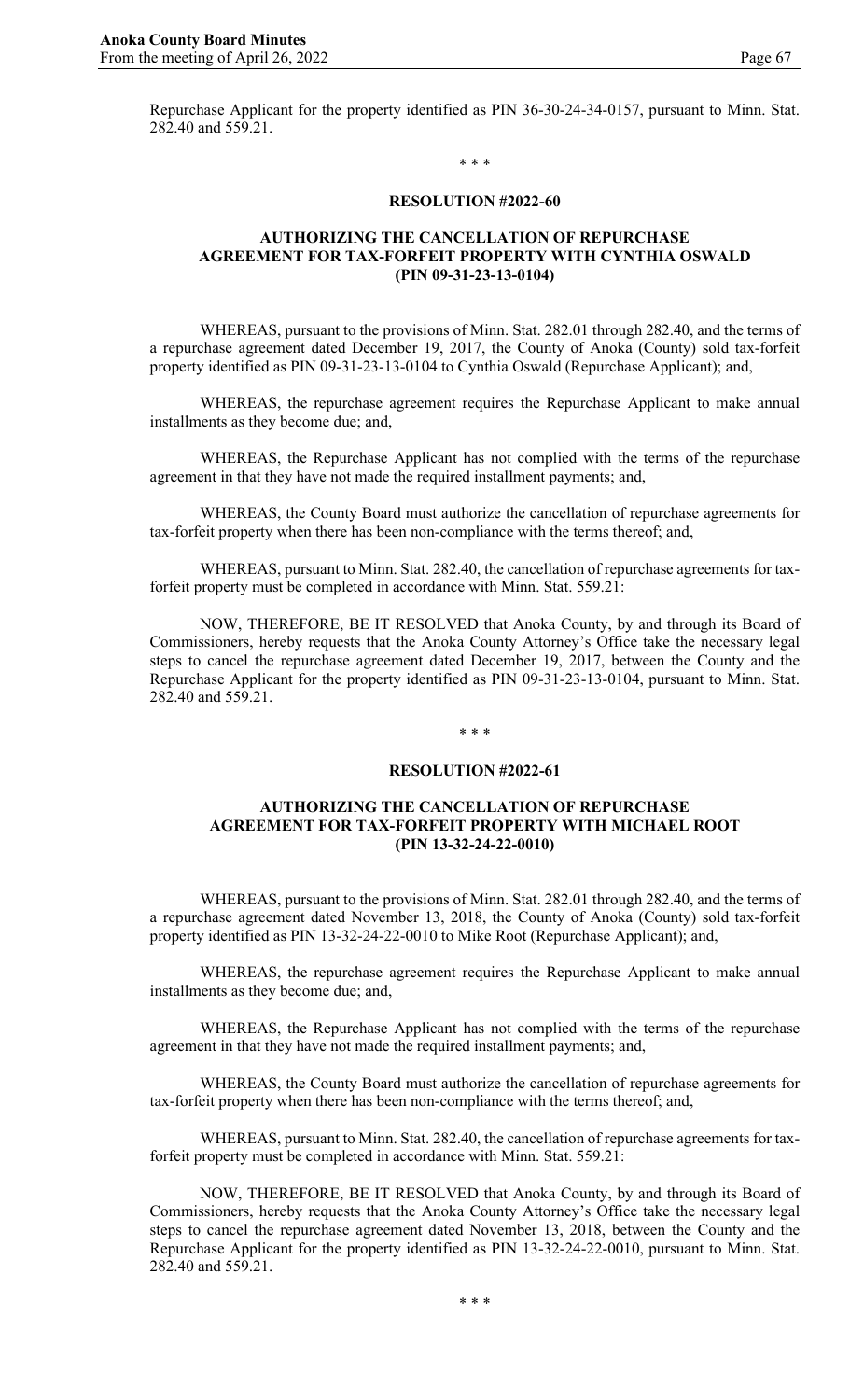#### **RESOLUTION #2022-62**

### **AUTHORIZING THE CANCELLATION OF REPURCHASE AGREEMENT FOR TAX-FORFEIT PROPERTY WITH MICHAEL ROOT (PIN 13-32-24-22-0008)**

WHEREAS, pursuant to the provisions of Minn. Stat. 282.01 through 282.40, and the terms of a repurchase agreement dated November 13, 2018, the County of Anoka (County) sold tax-forfeit property identified as PIN 13-32-24-22-0008 to Mike Root (Repurchase Applicant); and,

WHEREAS, the repurchase agreement requires the Repurchase Applicant to make annual installments as they become due; and,

WHEREAS, the Repurchase Applicant has not complied with the terms of the repurchase agreement in that they have not made the required installment payments; and,

WHEREAS, the County Board must authorize the cancellation of repurchase agreements for tax-forfeit property when there has been non-compliance with the terms thereof; and,

WHEREAS, pursuant to Minn. Stat. 282.40, the cancellation of repurchase agreements for taxforfeit property must be completed in accordance with Minn. Stat. 559.21:

NOW, THEREFORE, BE IT RESOLVED that Anoka County, by and through its Board of Commissioners, hereby requests that the Anoka County Attorney's Office take the necessary legal steps to cancel the repurchase agreement dated November 13, 2018, between the County and the Repurchase Applicant for the property identified as PIN 13-32-24-22-0008, pursuant to Minn. Stat. 282.40 and 559.21.

Motion carried unanimously. Resolutions declared adopted.

\* \* \* \* \* \* \* \* \* \*

Commissioner Braastad presented the Public Safety Committee chair report:

1. Commissioner Braastad offered the following resolution and moved its adoption:

#### **RESOLUTION #2022-63**

#### **RESOLUTION DECLARING APRIL 20, 2022, AS THERAPY ANIMAL DAY IN ANOKA COUNTY**

WHEREAS, there are thousands of therapy animal teams serving in communities across the United States; and,

WHEREAS, therapy animal teams in Anoka County play an essential role in improving human health and well-being through the human-animal bond; and,

WHEREAS, therapy animal teams make millions of visits per year in settings such as hospitals, nursing homes, schools and hospice; and,

WHEREAS, therapy animal teams interact with a variety of people in our community including veterans, seniors, patients, students, and those approaching end of life; and,

WHEREAS, these exceptional therapy animals who partner with their human companions bring comfort and healing to those in need; and,

WHEREAS, Therapy Animal Day in Anoka County encourages the people of Anoka to celebrate our therapy animals and their human handlers:

NOW, THEREFORE, BE IT RESOLVED that Anoka County, by and through its Board of Commissioners, hereby proclaims April 30, 2022, as Therapy Animal Day in Anoka County.

Motion carried. Resolution declared adopted.

2. Commissioner Reinert made motion to approve Contract #C0009203, The Human Trafficking Investigators Task Force Joint Powers Agreement between the State of Minnesota acting through its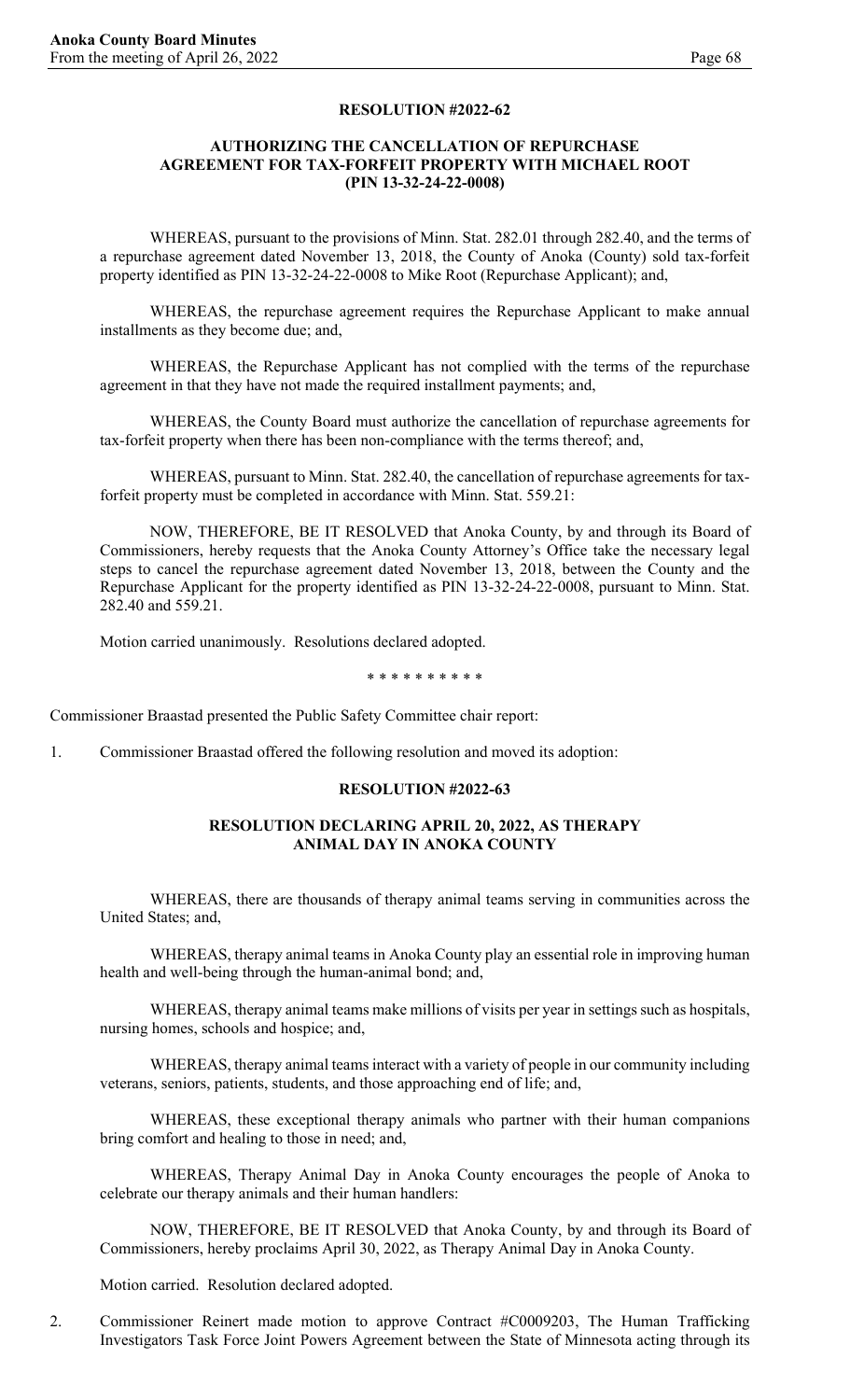3. Commissioner Braastad offered the following resolution and moved its adoption:

### **RESOLUTION 2022-64**

### **ACCEPTING DEDICATED DONATION FROM AKC REUNITE, IN THE AMOUNT OF \$7,500**

WHEREAS, the Anoka County Sheriff's Office received a donation from AKC Reunite; and,

WHEREAS, AKC Reunite has donated funds in the amount of \$7,500 to assist in the training of one of our new K9 teams; and,

WHEREAS, Minnesota Statute § 465.03 requires a county to accept the gift by resolution expressed in terms prescribed by the donor in full; and,

WHEREAS, acceptance of the funds in accordance with the donor's terms is in the best interest of the County of Anoka:

NOW, THEREFORE, BE IT RESOLVED that Anoka County, by and through its Board of Commissioners, accepts the above-described funds from AKC Reunite and extends its grateful appreciation.

Upon roll call vote, motion carried unanimously. Resolution declared adopted.

4. Commissioner Braastad offered the following resolution and moved its adoption:

#### **RESOLUTION 2022-65**

### **ACCEPTING DEDICATED DONATION FROM GUY LIDSTAD AND JENNIFER ROTH, IN THE AMOUNT OF \$20,000**

WHEREAS, the Anoka County Sheriff's Office received a donation from Guy Lidstad and Jennifer Roth; and,

WHEREAS, Guy Lidstad and Jennifer Roth have donated funds in the amount of \$20,000 to assist in the purchase and training of a new K9; and,

WHEREAS, Minnesota Statute § 465.03 requires a county to accept the gift by resolution expressed in terms prescribed by the donor in full; and,

WHEREAS, acceptance of the funds in accordance with the donor's terms is in the best interest of the County of Anoka:

NOW, THEREFORE, BE IT RESOLVED that Anoka County, by and through its Board of Commissioners, accepts the above-described funds from Guy Lidstad and Jennifer Roth and extends its grateful appreciation.

Upon roll call vote, motion carried unanimously. Resolution declared adopted.

\* \* \* \* \* \* \* \* \* \*

Commissioner Gamache offered the following resolution and moved its adoption.

## **RESOLUTION #2022-66**

**RESOLUTION APPROVING ANOKA COUNTY'S 2022 ANNUAL ACTION PLAN FOR THE COMMUNITY DEVELOPMENT BLOCK GRANT AND HOME INVESTMENT PARTNERSHIPS PROGRAM AND AUTHORIZING SUBMISSION OF SUCH GRANT REQUESTS TO THE UNITED STATES DEPARTMENT OF HOUSING AND URBAN DEVELOPMENT**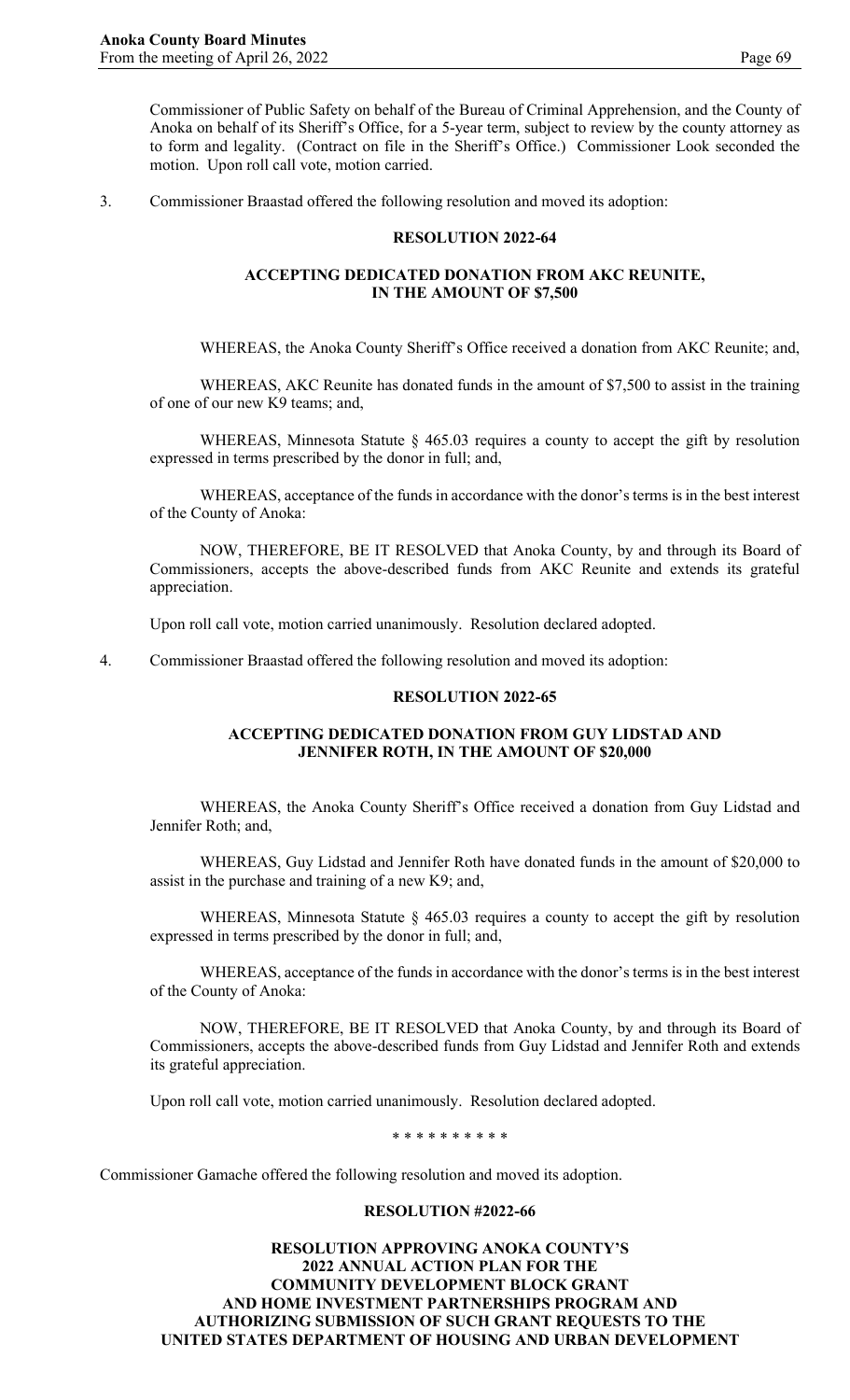WHEREAS, Anoka County is an Entitlement County for the U.S. Department of Housing and Urban Development (HUD) Community Development Block Grant (CDBG) program; and,

WHEREAS, Anoka County is entitled to HOME Investment Partnerships Program (HOME) funding through its participation in the Dakota County HOME Consortium with the city of Woodbury and the counties of Anoka, Dakota and Suburban Ramsey; and,

WHEREAS, each Entitlement County is required to adopt a Consolidated Plan that establishes priorities for the use of CDBG and HOME funds; and,

WHEREAS, the proposed projects in the 2022 Annual Action Plan are eligible projects and are priorities identified in the 2020-24 Consolidated Plan; and,

WHEREAS, the application process for CDBG and HOME funds requires the submission of an Annual Action Plan to the U.S. Department of Housing and Urban Development; and,

WHEREAS, the Annual Action Plan requires a thirty-day public notice and public hearing before approval; and,

WHEREAS, the required public hearings were held on February 22, 2022, at 10:15 a.m. during the Anoka County Housing and Redevelopment Authority Board meeting in Room 705 of the Anoka County Government Center, 2100 Third Avenue, Anoka, Minnesota; and at 9:00 a.m. on April 19, 2022, at the Dakota County Administration Center, 1590 West Highway 55, Hastings, Minnesota and the Anoka County public comment period for the PY22 Annual Action Plan was held from February 25, 2022, through March 28, 2022; and,

WHEREAS, three oral comments and one written comment were received at the public hearing and no written comments were received during the 30-day public comment period and considered during the development of the 2022 Annual Action Plan; and,

WHEREAS, receipt of the CDBG funds will require execution of a grant agreement between Anoka County and HUD:

NOW, THEREFORE, BE IT RESOLVED that Anoka County, by and through its Board of Commissioners, does hereby approve the Anoka County 2022 Annual Action Plan for the CDBG and HOME programs for submission to HUD.

BE IT FURTHER RESOLVED that the Anoka County Board Chair or her/his designee is authorized to execute and submit the Application for Assistance and Certifications.

BE IT FURTHER RESOLVED that the Anoka County Administrator or the Executive Director of the Anoka County Housing and Redevelopment Authority are hereby designated as the certifying officers for the environmental reviews.

BE IT FURTHER RESOLVED that the Anoka County Board Chair or her/his designee is authorized to execute the Fiscal Year 2022 CDBG Agreement with HUD for the acceptance of the CDBG funds upon final receipt of the documents and the Fiscal Year 2022 HOME Agreement with Dakota County Community Development Agency for the acceptance of the HOME funds upon final receipt of the documents.

BE IT FINALLY RESOLVED that the Anoka County Director of Community and Government Relations is authorized to execute agreements and/or contracts with cities and agencies receiving CDBG and HOME funding (Exhibit A).

(Exhibit A is on file in the County Administration Office).

Upon roll call vote, motion carried unanimously. Resolution declared adopted.

\* \* \* \* \* \* \* \* \* \*

Committee appointments:

- 1. Commissioner Meisner made motion approving the following actions related to the Anoka County Children and Family Council:
	- A. Reappointing Bukola Oriola, The Enitan Story, as a Community Agency Representative for a three-year term from June 1, 2022, through May 31, 2025.